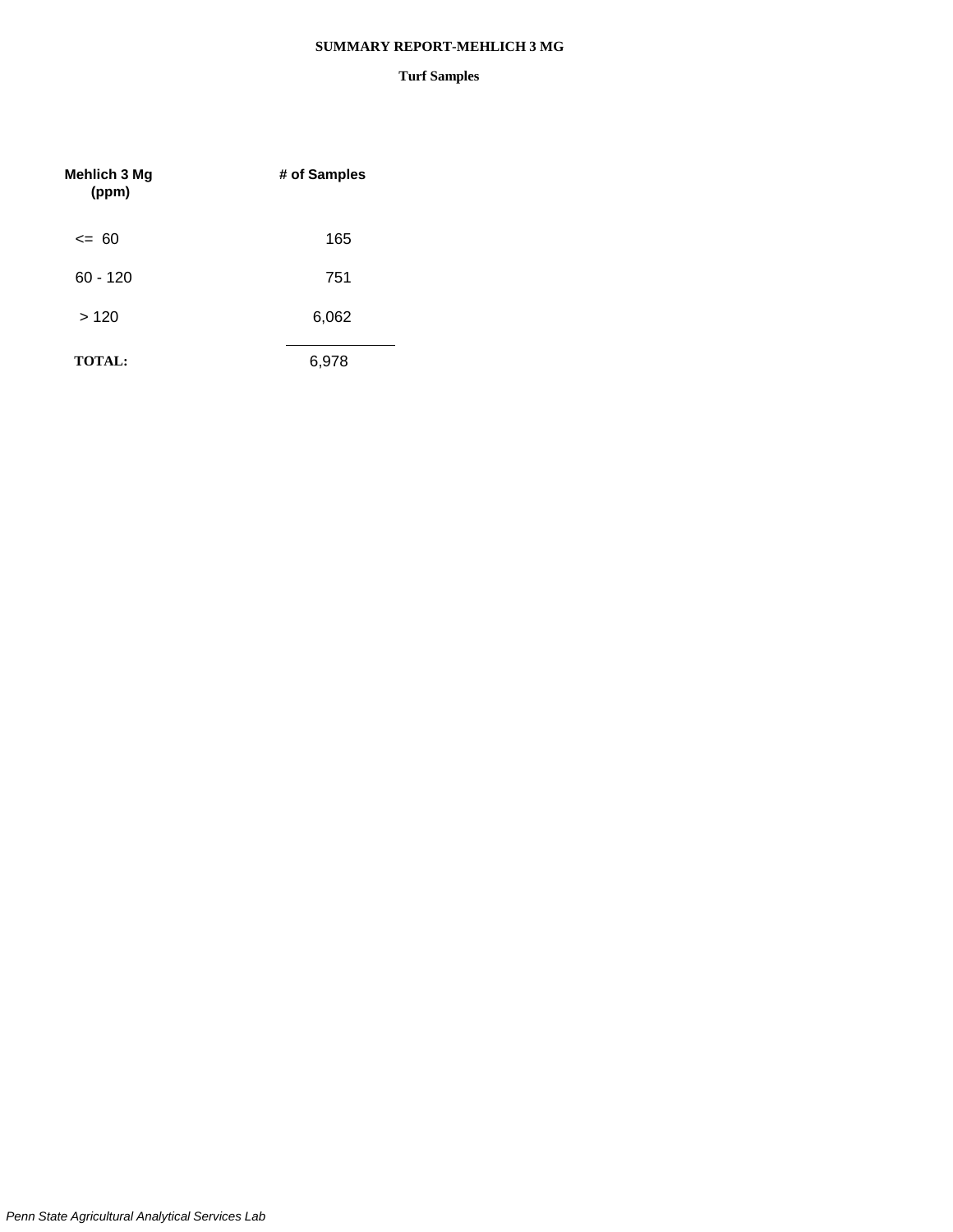| County           | <b>Total Samples</b> |                | Mehlich 3 Mg<br>(ppm) | # of Samples            |
|------------------|----------------------|----------------|-----------------------|-------------------------|
| <b>ADAMS</b>     | 65                   |                |                       |                         |
|                  |                      | $\overline{2}$ | $60 - 120$            | 6                       |
|                  |                      | 3              | >120                  | 59                      |
| <b>ALLEGHENY</b> | 352                  |                |                       |                         |
|                  |                      | $\mathbf{1}$   | $= 60$                | 6                       |
|                  |                      | $\overline{2}$ | $60 - 120$            | 34                      |
|                  |                      | 3              | >120                  | 312                     |
| <b>ARMSTRONG</b> | 81                   |                |                       |                         |
|                  |                      | $\mathbf 1$    | $= 60$                | $\mathbf 1$             |
|                  |                      | $\overline{2}$ | $60 - 120$            | 6                       |
|                  |                      | 3              | >120                  | 74                      |
| <b>BEAVER</b>    | 51                   |                |                       |                         |
|                  |                      | $\mathbf{1}$   | $= 60$                | 5                       |
|                  |                      | $\overline{2}$ | $60 - 120$            | 10                      |
|                  |                      | 3              | >120                  | 36                      |
| <b>BEDFORD</b>   | 17                   |                |                       |                         |
|                  |                      | $\mathbf 1$    | $= 60$                | $\mathbf 1$             |
|                  |                      | $\overline{2}$ | $60 - 120$            | $\overline{\mathbf{4}}$ |
|                  |                      | 3              | >120                  | 12                      |
| <b>BERKS</b>     | 288                  |                |                       |                         |
|                  |                      | $\mathbf 1$    | $= 60$                | $\boldsymbol{2}$        |
|                  |                      | $2^{\circ}$    | $60 - 120$            | 19                      |
|                  |                      | 3              | >120                  | 267                     |
| <b>BLAIR</b>     | 119                  |                |                       |                         |
|                  |                      | $\overline{2}$ | $60 - 120$            | 18                      |
|                  |                      | $\mathbf{3}$   | $>120$                | 101                     |
| <b>BRADFORD</b>  | 8                    |                |                       |                         |
|                  |                      | $\mathbf{1}$   | $\leq$ 60             | $\mathbf 1$             |
|                  |                      | $\mathfrak{S}$ | >120                  | $\overline{7}$          |
| <b>BUCKS</b>     | 352                  |                |                       |                         |
|                  |                      | $\mathbf{1}$   | $= 60$                | $\,$ 5 $\,$             |
|                  |                      | $\overline{2}$ | $60 - 120$            | 29                      |
|                  |                      | 3 <sup>7</sup> | >120                  | 318                     |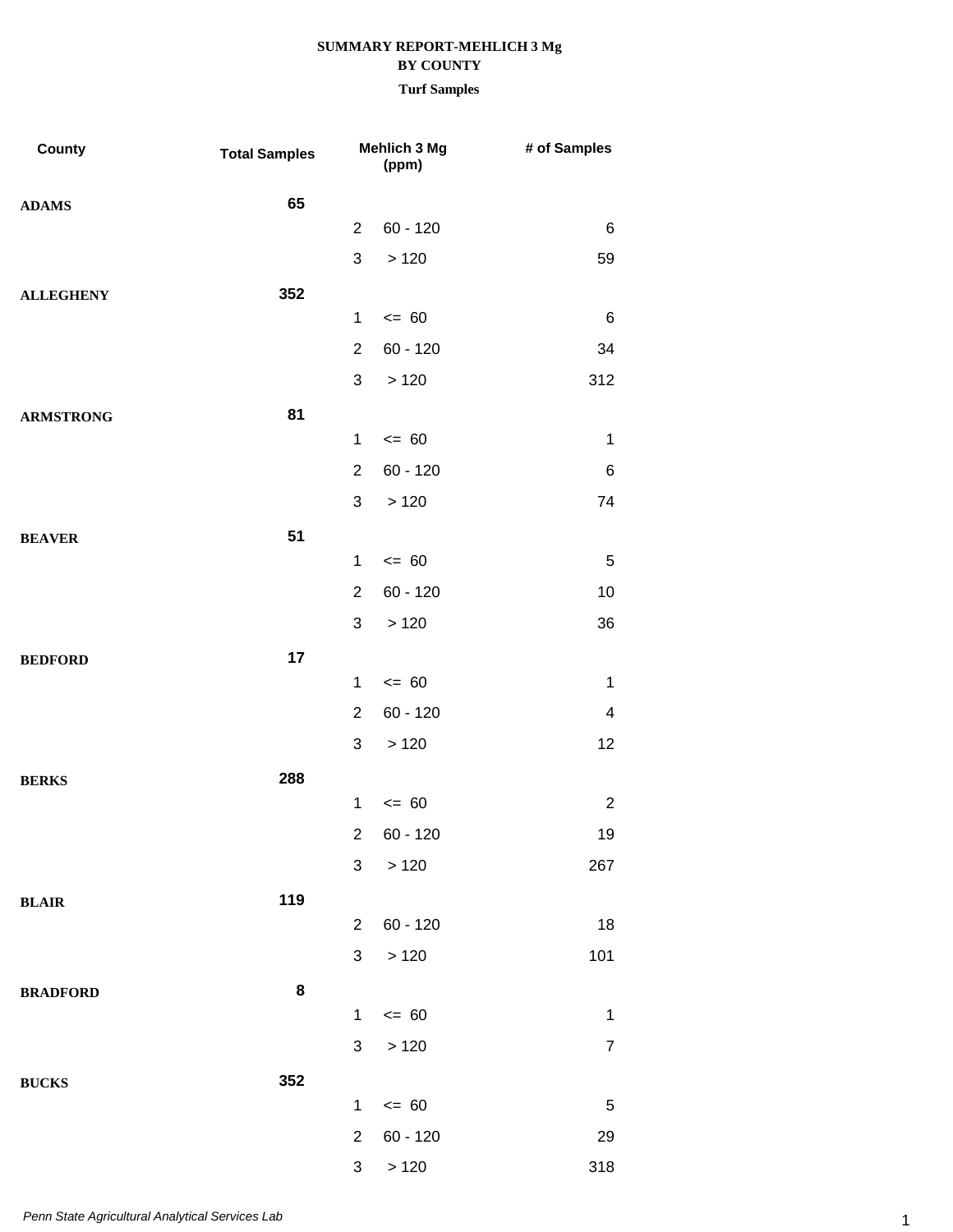| County            | <b>Total Samples</b> |                | Mehlich 3 Mg<br>(ppm) | # of Samples     |
|-------------------|----------------------|----------------|-----------------------|------------------|
| <b>BUTLER</b>     | $71$                 |                |                       |                  |
|                   |                      | $\mathbf{1}$   | $= 60$                | $\overline{2}$   |
|                   |                      | $\overline{2}$ | $60 - 120$            | 23               |
|                   |                      | 3              | >120                  | 46               |
| <b>CAMBRIA</b>    | 44                   |                |                       |                  |
|                   |                      | $\mathbf 1$    | $= 60$                | $\overline{2}$   |
|                   |                      | $\overline{2}$ | $60 - 120$            | 8                |
|                   |                      | 3              | >120                  | 34               |
| <b>CAMERON</b>    | $\mathbf{2}$         |                |                       |                  |
|                   |                      | $\overline{2}$ | $60 - 120$            | 1                |
|                   |                      | 3              | >120                  | 1                |
| <b>CARBON</b>     | 34                   |                |                       |                  |
|                   |                      | $\mathbf 1$    | $= 60$                | 8                |
|                   |                      | $\overline{2}$ | $60 - 120$            | 5                |
|                   |                      | 3              | >120                  | 21               |
| <b>CENTRE</b>     | 229                  |                |                       |                  |
|                   |                      | $\mathbf 1$    | $= 60$                | 12               |
|                   |                      | $\overline{2}$ | $60 - 120$            | 56               |
|                   |                      | 3              | >120                  | 161              |
| <b>CHESTER</b>    | 301                  |                |                       |                  |
|                   |                      | $\mathbf 1$    | $= 60$                | 10               |
|                   |                      |                | $2 60 - 120$          | 21               |
|                   |                      | 3              | >120                  | 270              |
| <b>CLARION</b>    | 13                   |                |                       |                  |
|                   |                      | $\overline{2}$ | $60 - 120$            | $\overline{4}$   |
|                   |                      | 3              | >120                  | 9                |
| <b>CLEARFIELD</b> | 99                   |                |                       |                  |
|                   |                      | $\mathbf{1}$   | $\leq$ 60             | $\boldsymbol{7}$ |
|                   |                      | $\overline{2}$ | $60 - 120$            | $\overline{7}$   |
|                   |                      | 3              | >120                  | 85               |
| <b>CLINTON</b>    | ${\bf 5}$            |                |                       |                  |
|                   |                      | $\mathbf{1}$   | $\leq$ 60             | $\mathbf 1$      |
|                   |                      | $\overline{c}$ | $60 - 120$            | 1                |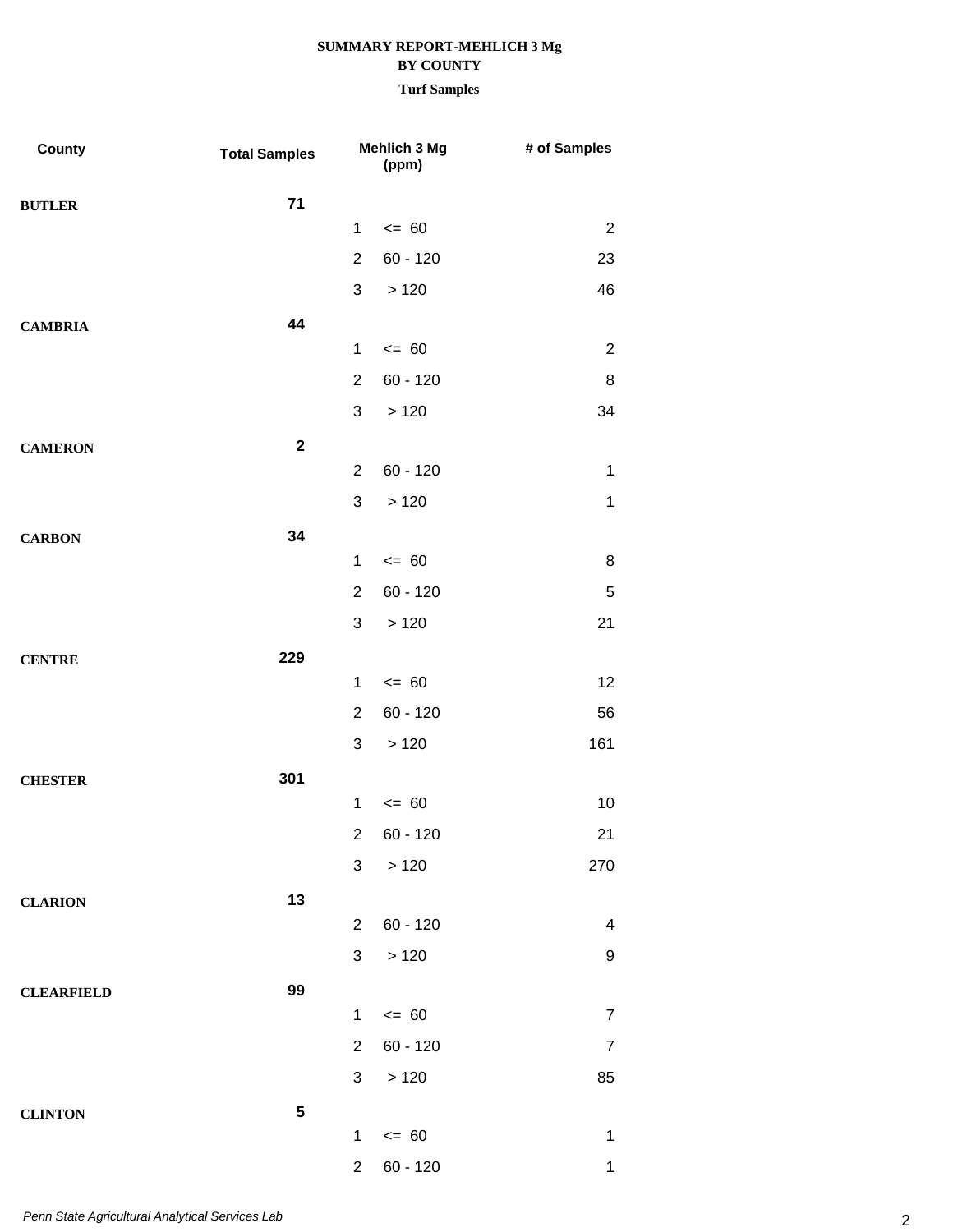## **Turf Samples**

| County            | <b>Total Samples</b> |                | Mehlich 3 Mg<br>(ppm) | # of Samples            |
|-------------------|----------------------|----------------|-----------------------|-------------------------|
|                   |                      | 3              | >120                  | 3                       |
| <b>COLUMBIA</b>   | 33                   |                |                       |                         |
|                   |                      | $\mathbf{1}$   | $= 60$                | $\overline{2}$          |
|                   |                      | $\overline{2}$ | $60 - 120$            | 6                       |
|                   |                      | 3              | >120                  | 25                      |
| <b>CRAWFORD</b>   | 31                   |                |                       |                         |
|                   |                      | $\overline{2}$ | $60 - 120$            | $\overline{7}$          |
|                   |                      | 3              | >120                  | 24                      |
| <b>CUMBERLAND</b> | 280                  |                |                       |                         |
|                   |                      | $\mathbf{1}$   | $= 60$                | $\overline{2}$          |
|                   |                      | $\overline{2}$ | $60 - 120$            | 24                      |
|                   |                      | 3              | >120                  | 254                     |
| <b>DAUPHIN</b>    | 294                  | $\mathbf{1}$   | $= 60$                | $\overline{2}$          |
|                   |                      | $\overline{2}$ | $60 - 120$            | 23                      |
|                   |                      | 3              | >120                  | 269                     |
|                   | 346                  |                |                       |                         |
| <b>DELAWARE</b>   |                      | $\mathbf{1}$   | $= 60$                | 6                       |
|                   |                      | $\overline{2}$ | $60 - 120$            | 14                      |
|                   |                      | 3              | >120                  | 326                     |
| ${\bf ELK}$       | 28                   |                |                       |                         |
|                   |                      |                | $1 \le 60$            | 13                      |
|                   |                      | $\overline{2}$ | $60 - 120$            | 3                       |
|                   |                      | 3              | >120                  | 12                      |
| <b>ERIE</b>       | 88                   |                |                       |                         |
|                   |                      | $\mathbf{1}$   | $= 60$                | $\overline{\mathbf{4}}$ |
|                   |                      | $\overline{2}$ | $60 - 120$            | 8                       |
|                   |                      | 3              | >120                  | 76                      |
| <b>FAYETTE</b>    | 52                   |                |                       |                         |
|                   |                      | $\mathbf{1}$   | $= 60$                | $\overline{2}$          |
|                   |                      | $\overline{2}$ | $60 - 120$            | 12                      |
|                   |                      | 3              | >120                  | 38                      |

# **FOREST 1**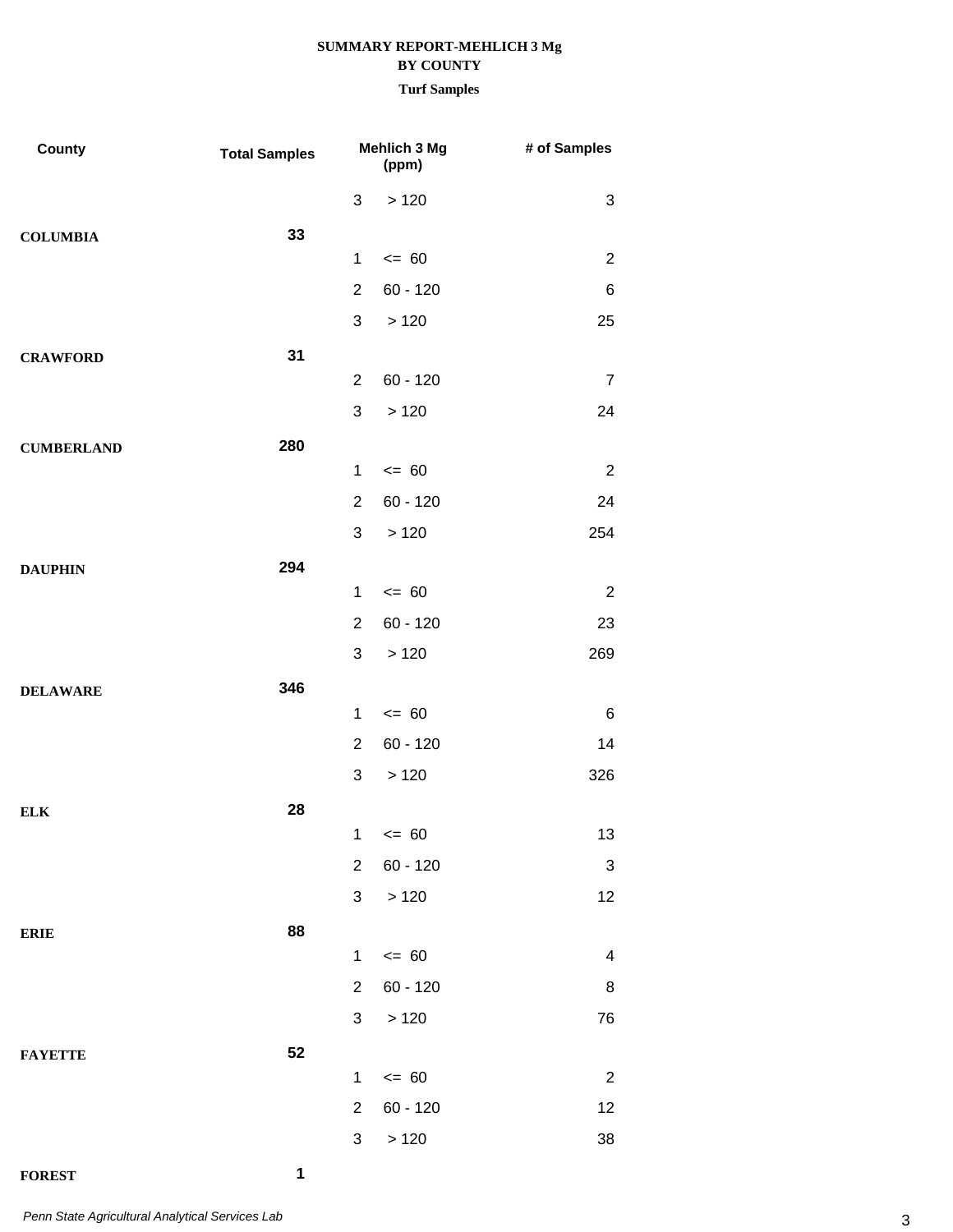## **Turf Samples**

| County            | <b>Total Samples</b> |                | Mehlich 3 Mg<br>(ppm) | # of Samples              |
|-------------------|----------------------|----------------|-----------------------|---------------------------|
|                   |                      | $\mathbf{1}$   | $= 60$                | $\mathbf 1$               |
| <b>FRANKLIN</b>   | 284                  |                |                       |                           |
|                   |                      | $\overline{2}$ | $60 - 120$            | 23                        |
|                   |                      | 3              | >120                  | 261                       |
| <b>FULTON</b>     | 18                   |                |                       |                           |
|                   |                      | $\overline{2}$ | $60 - 120$            | $\mathbf 1$               |
|                   |                      | 3              | >120                  | 17                        |
| <b>GREENE</b>     | ${\bf 5}$            |                |                       |                           |
|                   |                      | $\overline{2}$ | $60 - 120$            | $\mathbf 2$               |
|                   |                      | $\sqrt{3}$     | >120                  | $\ensuremath{\mathsf{3}}$ |
| <b>HUNTINGDON</b> | 17                   | $\overline{2}$ | $60 - 120$            | $\ensuremath{\mathsf{3}}$ |
|                   |                      | 3              | >120                  | 14                        |
|                   | 50                   |                |                       |                           |
| <b>INDIANA</b>    |                      | $\mathbf 1$    | $= 60$                | $\overline{2}$            |
|                   |                      | $\overline{2}$ | $60 - 120$            | $\ensuremath{\mathsf{3}}$ |
|                   |                      | 3              | >120                  | 45                        |
| <b>JEFFERSON</b>  | 10                   |                |                       |                           |
|                   |                      | $\mathbf 1$    | $= 60$                | $\mathbf 1$               |
|                   |                      | $\overline{2}$ | $60 - 120$            | 3                         |
|                   |                      | 3              | >120                  | 6                         |
| <b>JUNIATA</b>    | 15                   |                |                       |                           |
|                   |                      | $\overline{2}$ | $60 - 120$            | 3                         |
|                   |                      | 3              | >120                  | 12                        |
| <b>LACKAWANNA</b> | 97                   |                |                       |                           |
|                   |                      | $\mathbf 1$    | $= 60$                | 8                         |
|                   |                      | $\overline{2}$ | $60 - 120$            | 26                        |
|                   |                      | 3              | >120                  | 63                        |
| <b>LANCASTER</b>  | 902                  |                |                       |                           |
|                   |                      | $\mathbf 1$    | $\leq 60$             | $\overline{\mathbf{4}}$   |
|                   |                      | $\overline{2}$ | $60 - 120$            | 78                        |
|                   |                      | 3              | >120                  | 820                       |

## **LAWRENCE 12**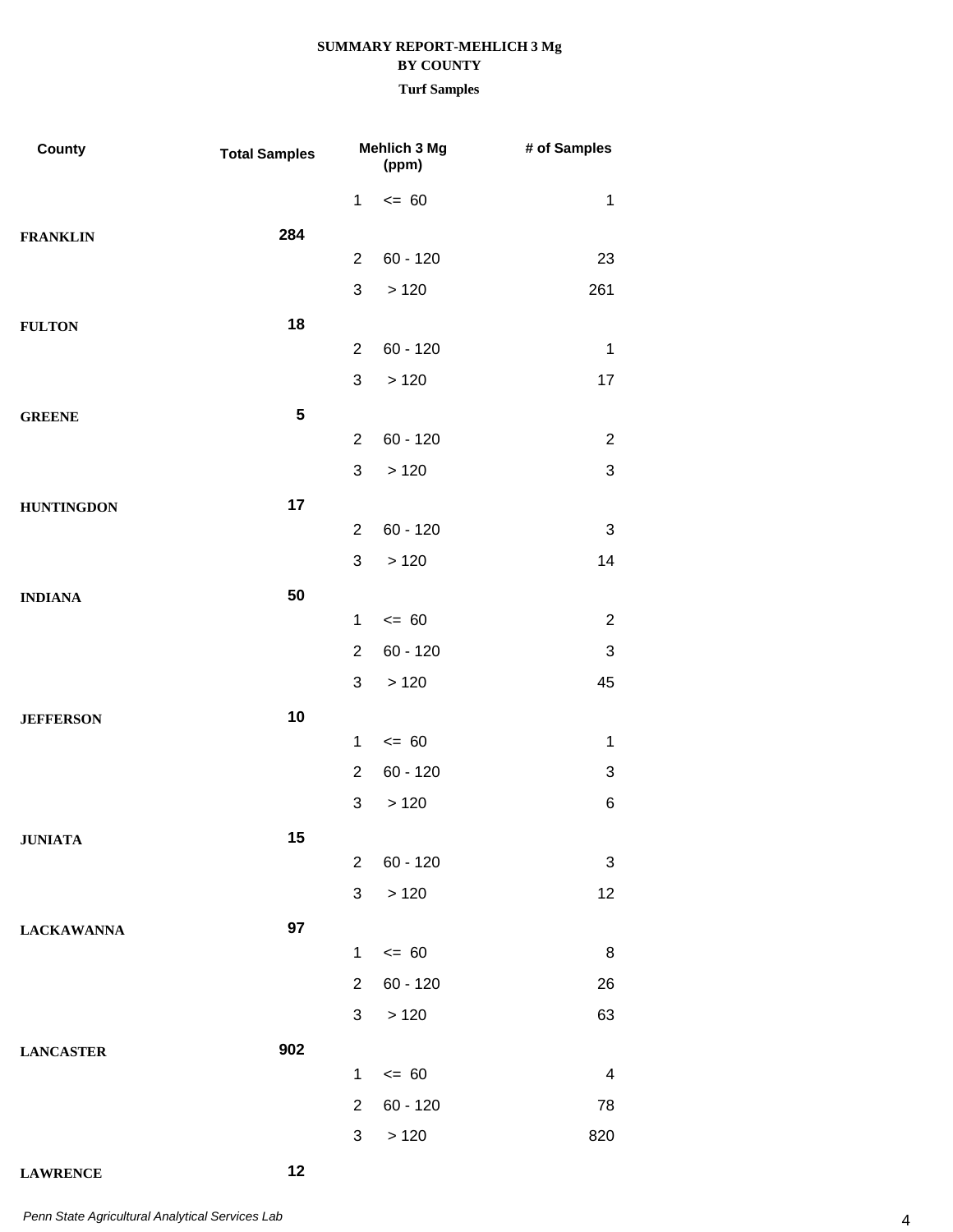| County            | <b>Total Samples</b> |                | Mehlich 3 Mg<br>(ppm) | # of Samples              |
|-------------------|----------------------|----------------|-----------------------|---------------------------|
|                   |                      | $\overline{2}$ | $60 - 120$            | 5                         |
|                   |                      | 3              | >120                  | $\overline{7}$            |
| <b>LEBANON</b>    | 121                  |                |                       |                           |
|                   |                      | $\mathbf{1}$   | $= 60$                | $\overline{2}$            |
|                   |                      | $\overline{2}$ | $60 - 120$            | $\mathbf 5$               |
|                   |                      | 3              | >120                  | 114                       |
| <b>LEHIGH</b>     | 221                  |                |                       |                           |
|                   |                      | 2              | $60 - 120$            | 13                        |
|                   |                      | 3              | >120                  | 208                       |
| <b>LUZERNE</b>    | 150                  |                |                       |                           |
|                   |                      | $\mathbf 1$    | $= 60$                | 11                        |
|                   |                      | $\overline{2}$ | $60 - 120$            | 37                        |
|                   |                      | 3              | >120                  | 102                       |
| <b>LYCOMING</b>   | 35                   |                |                       |                           |
|                   |                      | 1              | $= 60$                | $\overline{2}$            |
|                   |                      | $\overline{2}$ | $60 - 120$            | 8                         |
|                   |                      | 3              | >120                  | 25                        |
| <b>MCKEAN</b>     | $\bf 6$              |                |                       |                           |
|                   |                      | 1              | $= 60$                | $\overline{2}$            |
|                   |                      | $\overline{2}$ | $60 - 120$            | $\mathbf{1}$              |
|                   |                      | 3              | >120                  | $\ensuremath{\mathsf{3}}$ |
| <b>MERCER</b>     | 45                   | $\overline{2}$ | $60 - 120$            | 1                         |
|                   |                      | 3              | >120                  | 44                        |
|                   |                      |                |                       |                           |
| <b>MIFFLIN</b>    | 19                   | $\overline{2}$ | $60 - 120$            | $\overline{4}$            |
|                   |                      | 3              | >120                  | 15                        |
|                   | 38                   |                |                       |                           |
| <b>MONROE</b>     |                      | $\mathbf 1$    | $= 60$                | $\overline{\mathbf{4}}$   |
|                   |                      | $\overline{2}$ | $60 - 120$            | 11                        |
|                   |                      | 3              | >120                  | 23                        |
| <b>MONTGOMERY</b> | 691                  |                |                       |                           |
|                   |                      | 1              | $= 60$                | 10                        |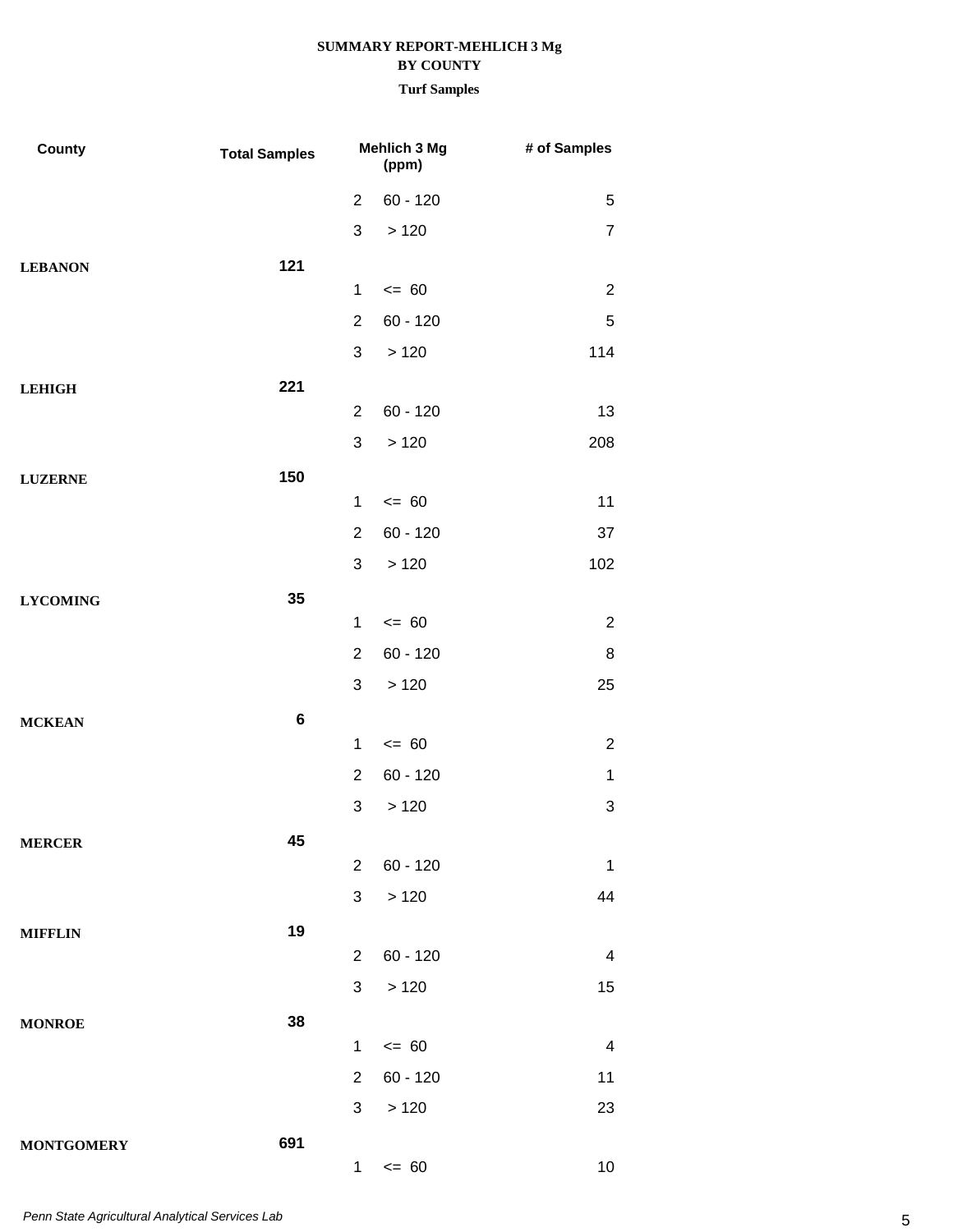| County                | <b>Total Samples</b> |                | Mehlich 3 Mg<br>(ppm) | # of Samples            |
|-----------------------|----------------------|----------------|-----------------------|-------------------------|
|                       |                      | $\overline{2}$ | $60 - 120$            | 39                      |
|                       |                      | 3              | >120                  | 642                     |
| <b>MONTOUR</b>        | 19                   |                |                       |                         |
|                       |                      | $\overline{2}$ | $60 - 120$            | 8                       |
|                       |                      | 3              | >120                  | 11                      |
| <b>NORTHAMPTON</b>    | 122                  |                |                       |                         |
|                       |                      | 1              | $= 60$                | 3                       |
|                       |                      | $\overline{2}$ | $60 - 120$            | 18                      |
|                       |                      | 3              | >120                  | 101                     |
| <b>NORTHUMBERLAND</b> | 60                   |                |                       |                         |
|                       |                      | $\mathbf 1$    | $= 60$                | $\mathbf{1}$            |
|                       |                      | $\overline{2}$ | $60 - 120$            | 15                      |
|                       |                      | 3              | >120                  | 44                      |
| <b>PERRY</b>          | 19                   |                |                       |                         |
|                       |                      | $\overline{2}$ | $60 - 120$            | 8                       |
|                       |                      | 3              | >120                  | 11                      |
| <b>PHILADELPHIA</b>   | 49                   |                |                       |                         |
|                       |                      | $\mathbf 1$    | $= 60$                | $\overline{2}$          |
|                       |                      | 2              | $60 - 120$            | $\mathbf 2$             |
|                       |                      | 3              | >120                  | 45                      |
| <b>PIKE</b>           | 10                   |                |                       |                         |
|                       |                      | 3 <sup>1</sup> | 2 60 - 120            | $\overline{5}$<br>5     |
|                       |                      |                | $>120$                |                         |
| <b>SCHUYLKILL</b>     | 31                   | $\mathbf{1}$   | $\leq$ 60             | 4                       |
|                       |                      | $\overline{2}$ | $60 - 120$            | $\overline{7}$          |
|                       |                      | 3 <sup>1</sup> | >120                  | 20                      |
|                       |                      |                |                       |                         |
| <b>SNYDER</b>         | 8                    | $\mathbf{1}$   | $\leq 60$             | $\mathbf 1$             |
|                       |                      | $\overline{2}$ | $60 - 120$            | 3                       |
|                       |                      | 3 <sup>1</sup> | >120                  | $\overline{\mathbf{4}}$ |
| <b>SOMERSET</b>       | 25                   |                |                       |                         |
|                       |                      | $2^{\circ}$    | $60 - 120$            | 5                       |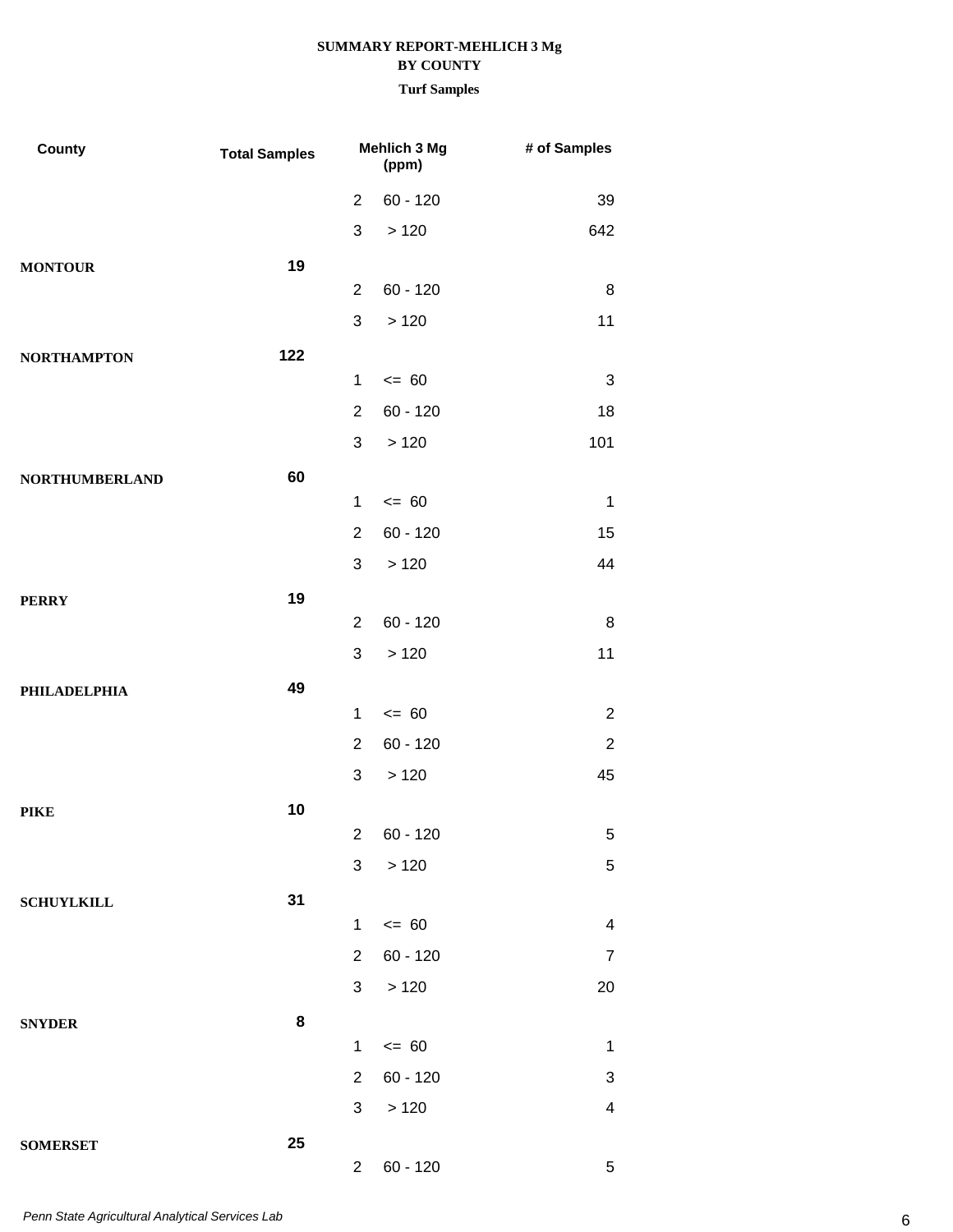| County             | <b>Total Samples</b>    |                | Mehlich 3 Mg<br>(ppm) | # of Samples   |
|--------------------|-------------------------|----------------|-----------------------|----------------|
|                    |                         | 3              | >120                  | 20             |
| <b>SULLIVAN</b>    | $\overline{\mathbf{4}}$ |                |                       |                |
|                    |                         | $\mathbf{1}$   | $= 60$                | $\mathbf{1}$   |
|                    |                         | $\overline{2}$ | $60 - 120$            | $\overline{c}$ |
|                    |                         | 3              | >120                  | $\mathbf{1}$   |
| <b>SUSQUEHANNA</b> | 14                      |                |                       |                |
|                    |                         | $\mathbf{1}$   | $= 60$                | 4              |
|                    |                         | $\overline{2}$ | $60 - 120$            | 3              |
|                    |                         | 3              | >120                  | $\overline{7}$ |
| <b>TIOGA</b>       | $\overline{\mathbf{4}}$ |                |                       |                |
|                    |                         | $\overline{2}$ | $60 - 120$            | $\mathbf{1}$   |
|                    |                         | 3              | >120                  | 3              |
| <b>UNION</b>       | 33                      |                |                       |                |
|                    |                         | $\overline{2}$ | $60 - 120$            | $\overline{7}$ |
|                    |                         | 3              | >120                  | 26             |
| <b>VENANGO</b>     | 12                      |                |                       |                |
|                    |                         | $\mathbf{1}$   | $= 60$                | 1              |
|                    |                         | $\overline{2}$ | $60 - 120$            | $\overline{2}$ |
|                    |                         | 3              | >120                  | 9              |
| <b>WARREN</b>      | $\overline{\mathbf{4}}$ |                |                       |                |
|                    |                         | $\overline{2}$ | $60 - 120$            | $\mathbf{1}$   |
|                    |                         |                | 3 > 120               | 3              |
| <b>WASHINGTON</b>  | 75                      |                |                       |                |
|                    |                         | $\mathbf 1$    | $= 60$                | $\mathbf{1}$   |
|                    |                         | $\overline{2}$ | $60 - 120$            | $\overline{2}$ |
|                    |                         | 3              | >120                  | 72             |
| <b>WAYNE</b>       | 15                      |                |                       |                |
|                    |                         | $\mathbf{1}$   | $\leq 60$             | $\overline{c}$ |
|                    |                         | $\overline{2}$ | $60 - 120$            | 5              |
|                    |                         | 3              | >120                  | 8              |
| WESTMORELAND       | 154                     |                |                       |                |
|                    |                         | $\mathbf{1}$   | $= 60$                | $\overline{2}$ |
|                    |                         | $\overline{2}$ | $60 - 120$            | 16             |